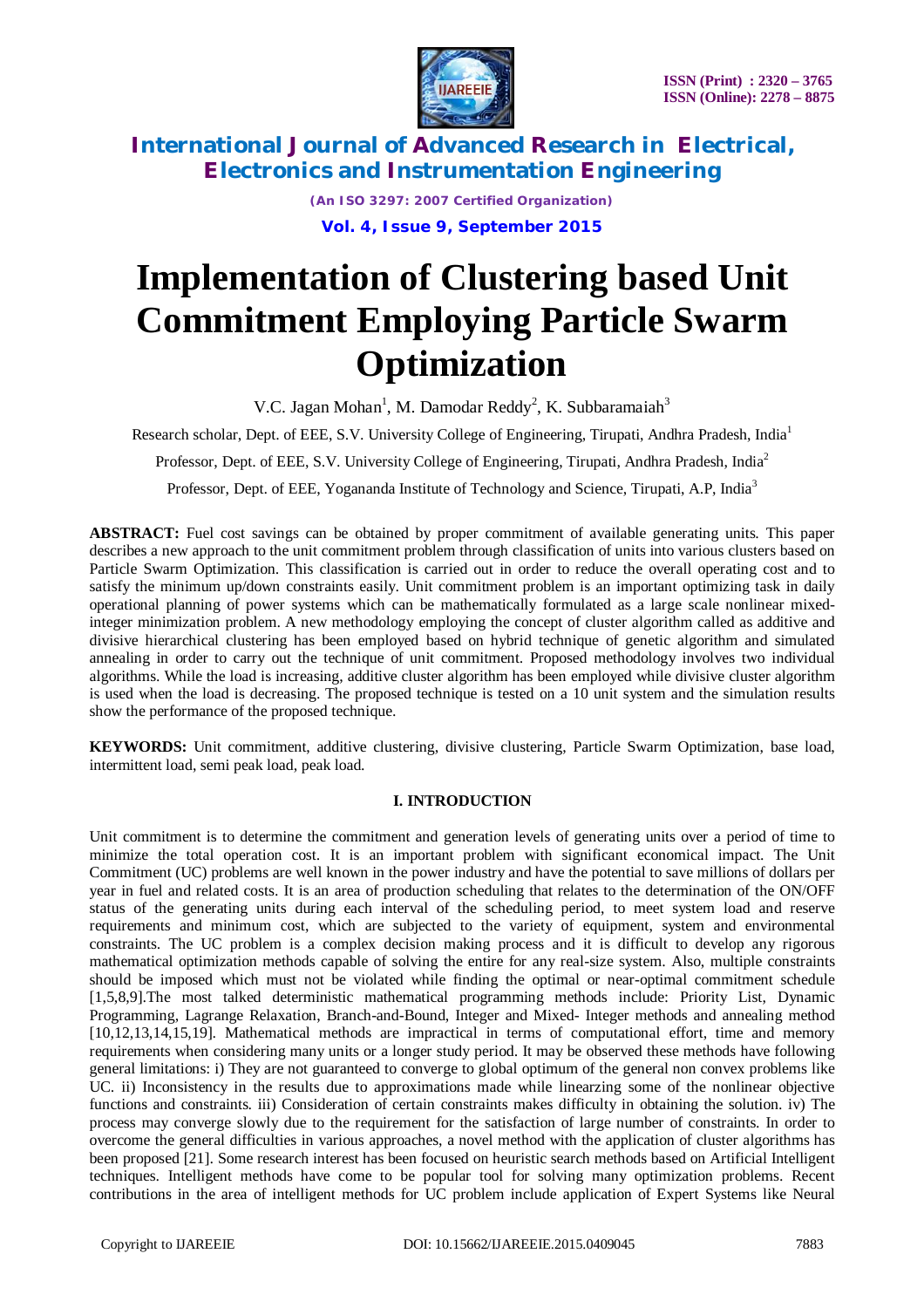

*(An ISO 3297: 2007 Certified Organization)*

### **Vol. 4, Issue 9, September 2015**

Networks , Fuzzy Logic and Tabu Search, Basic Genetic Algorithm approach and Extended Priority List (EPL) method based on GA[2,3,4,6,7,11,16,20,22].These methods seem to be promising and are still evolving. Though the approaches have yielded attractive results, the linguistic descriptions for generating static crisp output under large number of time dependent constraints in UC may make the approaches highly complex and may even confusing[2]. The Particle swarm Optimization (PSO) approach iteratively evaluates the best solution each time the neighbourhood is updated. The method has good capability only for suboptimal search.

Inspired by the results of PSO method and to overcome the general difficulties in GA approach, a novel method with the application of cluster algorithms has been proposed in this paper. The method uses Additive and Divisive Cluster Algorithms. The proposed methodology can be unfolded in to three stages. In the first stage, four clusters are formed namely base load, intermittent load, semi-peak load and peak load clusters. All the generating units of the plant are segregated into corresponding clusters based on operating costs. The operating costs are obtained by PSO, based on the operating costs of units clusters are formed and also useful for preparing the priority list. In the second stage, UC solution is obtained by developing Additive Cluster algorithm for increasing load pattern. Finally in the third stage a Divisive Cluster algorithm is developed for decreasing load pattern.

The remaining paper is organized as follows: Section 2 deals with problem formulation. The concept of Particle Swarm Optimization based cluster technique is discussed in Section 3. The new methodology using clustered based PSO has been presented in Section 4. Simulation results and discussions are carried out in Section 5 and finally conclusions are drawn in the Section 6.

#### **II. PROBLEM FORMULATION**

Subject to the minimization of the cost-objective function in the unit commitment problem, certain units are stated to be as 'ON' and remaining as 'OFF'. The following are the various notations considered during the implementation of the problem

*N* :Number of generating units in the plant; *T* :Scheduling period in hours (h); *i* :Index of Unit ( $i = 1, 2, \ldots, N$ );

*t*: Index of time (  $t = 1, 2, \ldots, T$ );  $I_i(t)$ : ith unit status at  $t^{th}$  hour ( = 1, if the Unit is ON; =0, if the unit is OFF);

 $P_i(t)$ : Generation of ith unit at t<sup>th</sup> hour;  $P_i^{\max}$ ,  $P_i^{\min}$ : Maximum / Minimum output power (MW) of i<sup>th</sup> unit;

 $D(t)$ :Demanded power at t<sup>th</sup> hour;  $R(t)$ :System reserve at  $t<sup>th</sup>$  hour;  $T<sub>i</sub><sup>on</sup>$ :Minimum up time of i<sup>th</sup> unit;  $T<sub>i</sub><sup>off</sup>$ :

Minimum down time of i<sup>th</sup> unit;  $X_i^{on}(t)$  $\sum_{i}^{on}(t)$ :Duration during which i<sup>th</sup> unit is continuously ON;  $X_i^{off}$ :Duration during

which i<sup>th</sup> unit is continuously OFF;  $SC_i(t)$ : Start-Up cost of i<sup>th</sup> unit;  $FC_i(t)$ : Fuel cost of ith unit; TC: Total Cost of generation; HC(i): Hot start cost of ith unit; CC(i): Cold start cost of ith unit; CS(i): Cold start hour of ith unit; ai , bi, ci : Fuel cost coefficients

#### **A. Objective Functions and System Constraints**

The objective function of UC problem is the minimization of the TC which has the components of FC and SC and is given by:

Min 
$$
(TC) = \sum_{t=1}^{T} \sum_{i=1}^{N} (FC_i(t) + SC_i(t))
$$
 (1)  
Where Fuel cost of  $i^{\text{th}}$  unit:

Where Fuel cost of *i*<sup>th</sup> unit:

$$
FC_i(t) = a_i + b_i P_i(t) + c_i P_i(t)^2
$$
  
and Start-up cost  

$$
SC_i(t) = HC(i): \text{if } T_i^{off} \le X_i^{off}(t) \le H_i^{off}(t) \text{ or}
$$
 (2)

$$
= CC(i): if Xioff (t) \ge Hioff (t)
$$
\n(3)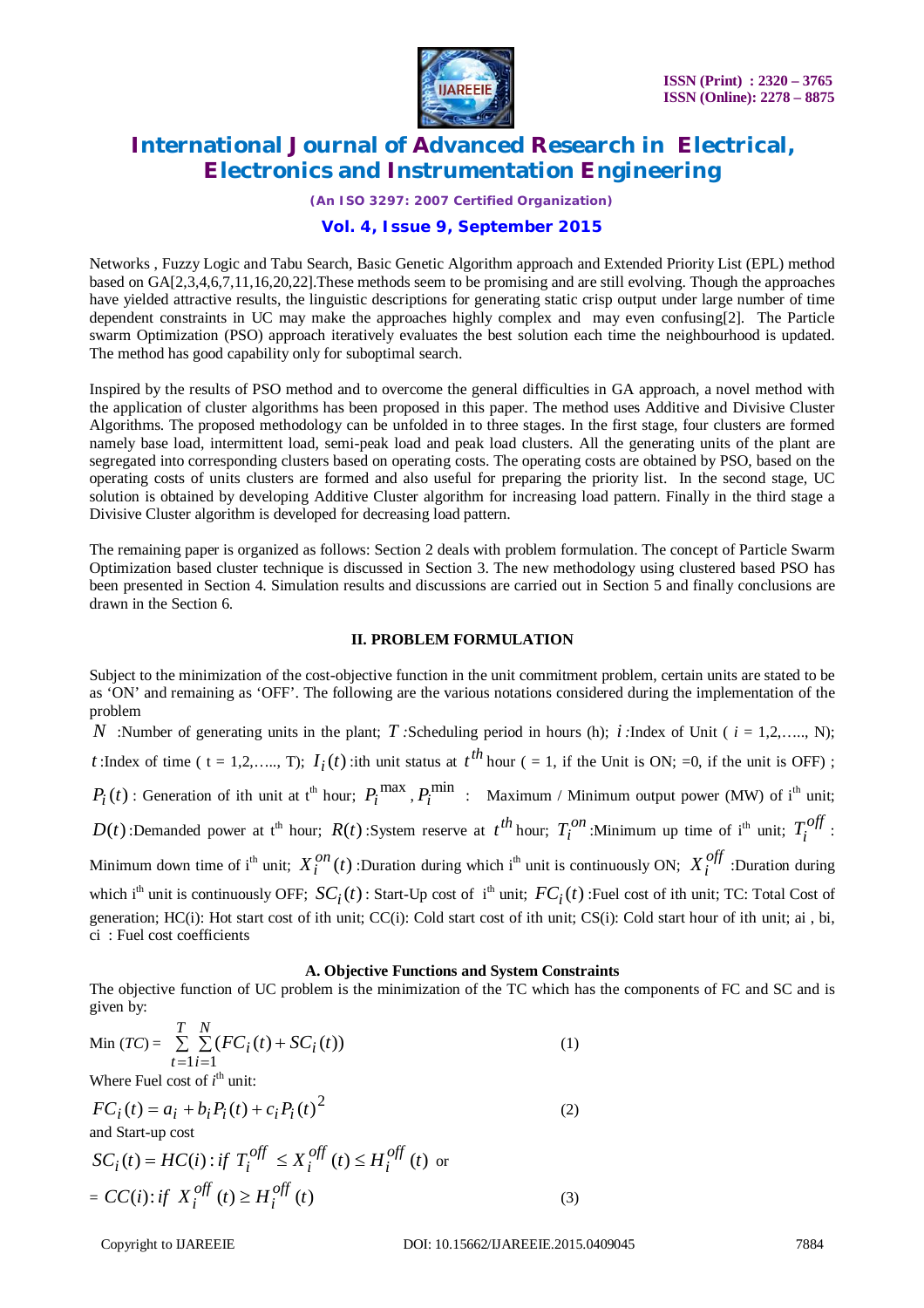

*(An ISO 3297: 2007 Certified Organization)*

### **Vol. 4, Issue 9, September 2015**

Where 
$$
H_i^{off}(t) = T_i^{off} + CS(i)
$$
 (4)

The constraints, which must be considered during the optimization process of UC problem (1), are given below. *Load Demand*

All the committed units must generate total power equal to load demand as:

$$
D(t) = \sum_{i=1}^{N} P_i(t)
$$
\n<sup>(5)</sup>

Spinning Reserve

To maintain system reliability for sudden variation of loads, system should have adequate amount of spinning reserve capacity. In this paper 10% of the load demand is taken and which satisfies:

$$
\sum_{i=1}^{N} I_i(t) \cdot P_i^{\max} \ge D(t) + R(t)
$$
\n(6)

Generated Power Limits

The power output of each unit should satisfy:

$$
P_i^{\min} \le P_i(t) \le P_i^{\max} \tag{7}
$$

Minimum Up/Down Time

Once the unit is committed there is a minimum time before it is de-committed and viz.

$$
T_i^{on} \le X_i^{on}(t) \text{ or } T_i^{off} \le X_i^{off}(t) \tag{8}
$$

### **III. FORMULATION OF CLUSTERS EMPLOYING PSO**

Particle Swarm Optimization is general purpose optimization technique based on principles inspired from the school of fish or swarm of birds [11-12]. PSO is a population based stochastic optimization technique inspired by social behaviour of bird flocking or fish schooling. In PSO, the search for an optimal solution is conducted using a population of particles, each of which represents a candidate solution to the optimization problem. Particles change their position by flying round a multidimensional space by following current optimal particles until a relatively unchanged position has been achieved or until computational limitations are exceeded. Each particle adjusts its trajectory towards its own previous best position and towards the global best position attained till then. PSO is easy to implement and provides fast convergence for many optimization problems and has gained lot of attention in power system applications recently. By using PSO the operating cost functions of each unit are obtained. Based on these cost function priority list is prepared and clusters are formed. The purpose of Cluster Algorithms (CA) can be stated as, to divide a given group of objects into a number of groups or clusters in order that the objects in a particular cluster would be similar among the objects of the other ones. In the first stage of CA, an attempt is made to place an N object in M clusters according to some optimization criterion additive to clusters. Once the optimization criterion is selected, CA searches the space of all classifications and finds the one that satisfies the optimization function. The proposed methodology for UC problem considers two clustering techniques: Additive Clustering Technique and Divisive Clustering Technique.

In the first type of cluster technique, initially individual data points are treated as clusters. Based on some criteria (nearest operating costs of units) successively two closest clusters are merged until there is only one cluster remains.

#### **A. Basic Additive Clustering Algorithm**

- Compute operating cost (proximity) matrix;
- *Repeat;*
- Merge two closest clusters based on least distance value;
- Update the proximity Matrix to reflect the proximity between the new cluster and the original clusters;
- *Until* Only one cluster remains.

### **B. Basic Divisive Clustering Algorithm**

- Compute operating cost (Proximity) Matrix;
- *Repeat;*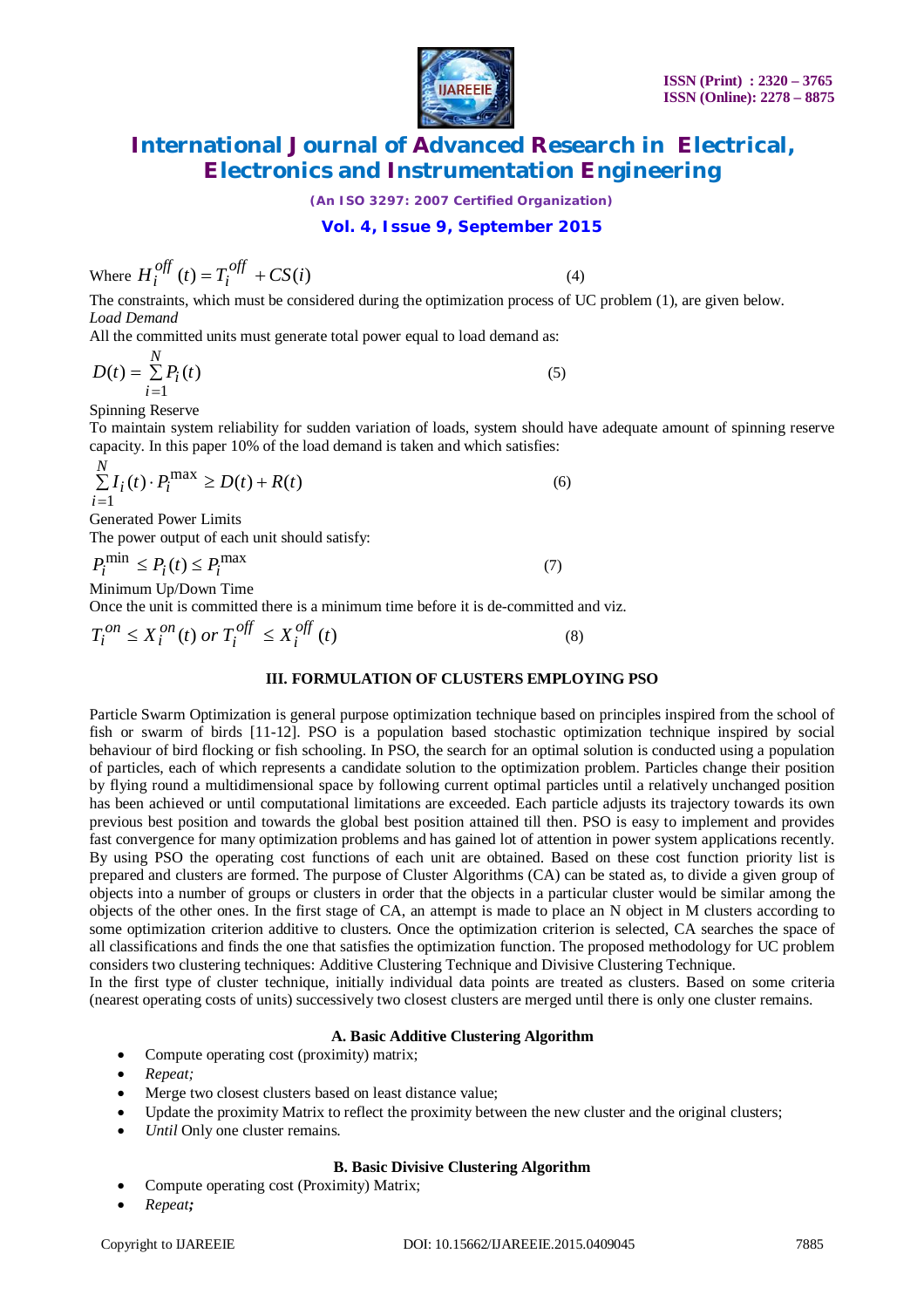

*(An ISO 3297: 2007 Certified Organization)*

### **Vol. 4, Issue 9, September 2015**

- Separate a cluster from other clusters based on maximum distance value;
- Update the proximity Matrix to reflect the proximity between the clusters those remaining;
- *Until* all the clusters are removed.

### **IV. PROPOSED METHODOLOGY**

The proposed methodology can be unfolded in to three stages.

**Stage-1:** In this stage objective cost function of each unit is obtained by using Particle Swarm Optimization. Priority list of units is prepared based on the minimum objective cost functions and clusters are formed.

**Stage-2:** The pattern of load variation on the plant is a cycle of increasing and then decreasing takes place. Two separate algorithms are designed for load increasing pattern and for decreasing pattern. In this stage, an algorithm based on additive clustering technique is developed for increasing load pattern

**Stage-3**: This stage presents an algorithm for UC solution for the decreasing load condition. The algorithm is designed based on divisive clustering technique.

In this methodology Particle Swarm Optimization has been employed to form clusters. The operating cost of each plant is calculated and the plants are clustered based on their fitness values. In this way PSO is employed to bring out the best clusters so that they can be employed to take up the load.

### **A. Characterization of the Units**

Base load (BL) and Intermittent load (IL) units operate for long period in the day and they generate more number of units (MWH). Therefore, ideally speaking they should have minimum fuel cost, maximum generating capabilities but, can have high start-up costs and start-up times for the reason they are switched 'on' for the most of time. In addition, System reliability aspect is decided by the performance of these units. Semi-Peak Load (SPL) and Peak load (PL) units in contrast should have low start-up costs and start-up times as these units are rapidly switched 'on' and 'off' frequently. These units can have less generating capabilities and can have relatively high costs as they take up small loads above high base load and intermittent loads. Figure 1 shows the flowchart of PSO employed for this purpose. Based on the generation cost functions, the closet cost function units are segregated into clusters as BL, IL, SPL and PL as given in table 5.

BL: Load up to 1000MW duration: 0-24 hours

IL: Load between 1000MW to 1200 MW, duration 0-18 hours

SPL : Load 1200MW to 1400 MW, duration 0-6 hours

PL : Load 1400MW to 1500MW, duration 0-3 hours

The maximum limits for the four loads as:

BL-Max: 1000 MW; IL-Max: 1200 MW; SPL-Max: 1400 Mw and PL-Max: 1500 MW.

For carrying out the additive cluster algorithm, objective function values are stored in ascending order and for divisive cluster algorithm the objective function values are stored in the descending order as given in table 4. The closest values are divided into four clusters as BL, PL, Semi PL and IL.

### **B. Preparation of priority list using PSO**

In this stage the following steps are performed for preparing the priority list.

**Step-1:** The algorithm begins with the initialization of load patterns, unit characteristic along with the generation of initial population of particles, where each particle is corresponding to generation of a particular generator  $(P<sub>g</sub>)$ . The load pattern and unit characteristics are presented in table 1 & table 2.

**Step-2:** The binary coded particles are decoded into their corresponding decimal values of Pg by using linear mapping rule give by the equation (9).

$$
p_i = p_i^L + \frac{p_i^U - p_i^L}{2^{li} - 1} \times decoded \text{ value of } S_i
$$
 (9)

*U*  $p_i^U$  : Upper limit of generation of i<sup>th</sup> unit;  $p_i^L$  : Lower limit of generation of i<sup>th</sup> unit.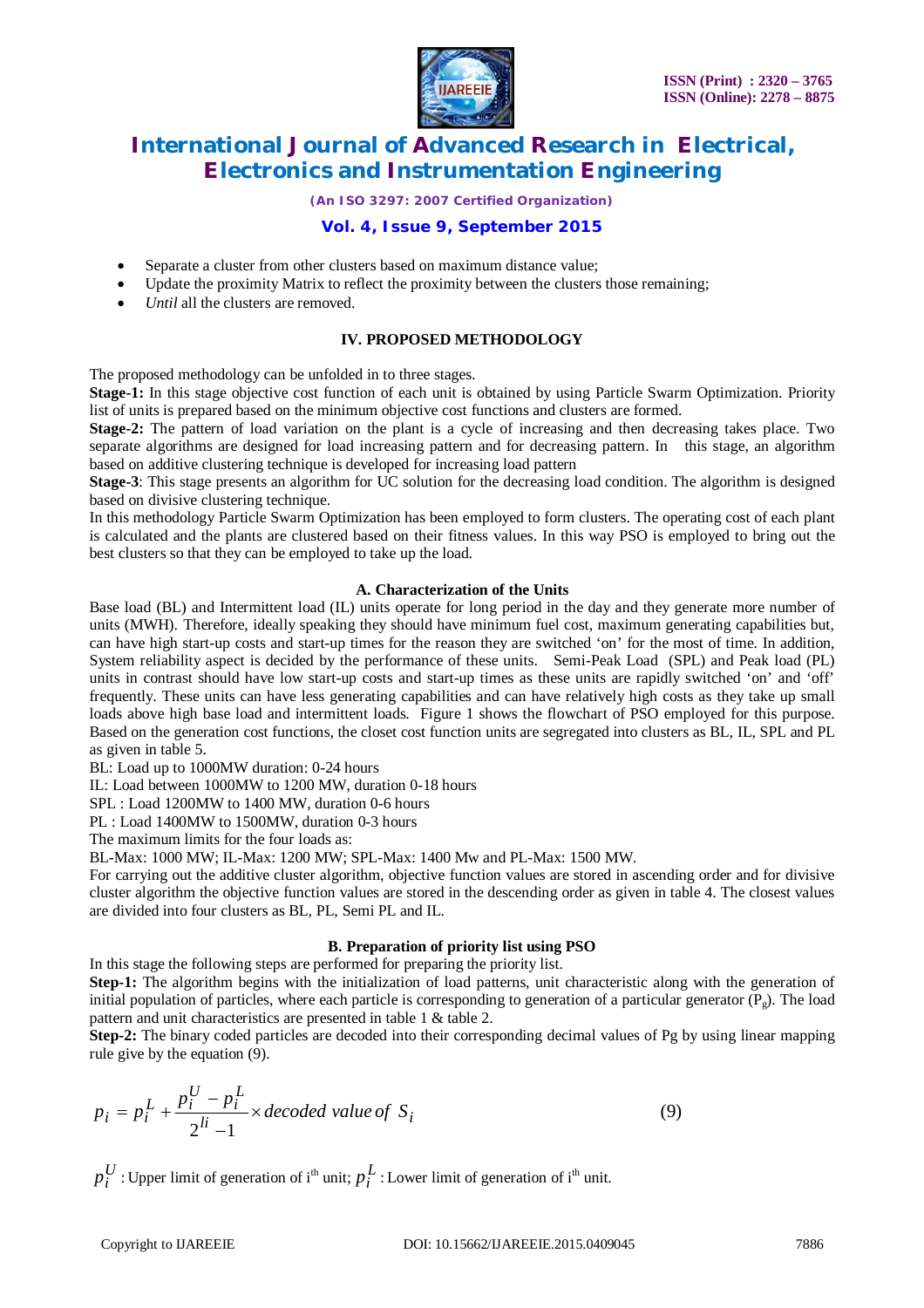

*(An ISO 3297: 2007 Certified Organization)*

## **Vol. 4, Issue 9, September 2015**

 $S_i$ : Sub-string of i<sup>th</sup> unit; *li* : Length of the string.



Figure 1: Flow chart of PSO employed for clustered based unit commitment

**Step-3:** These values are used to calculate the operating cost of each generator, which forms the objective function value. The various steps depicted in Figure 1 are followed to calculate the Gbest and Pbest.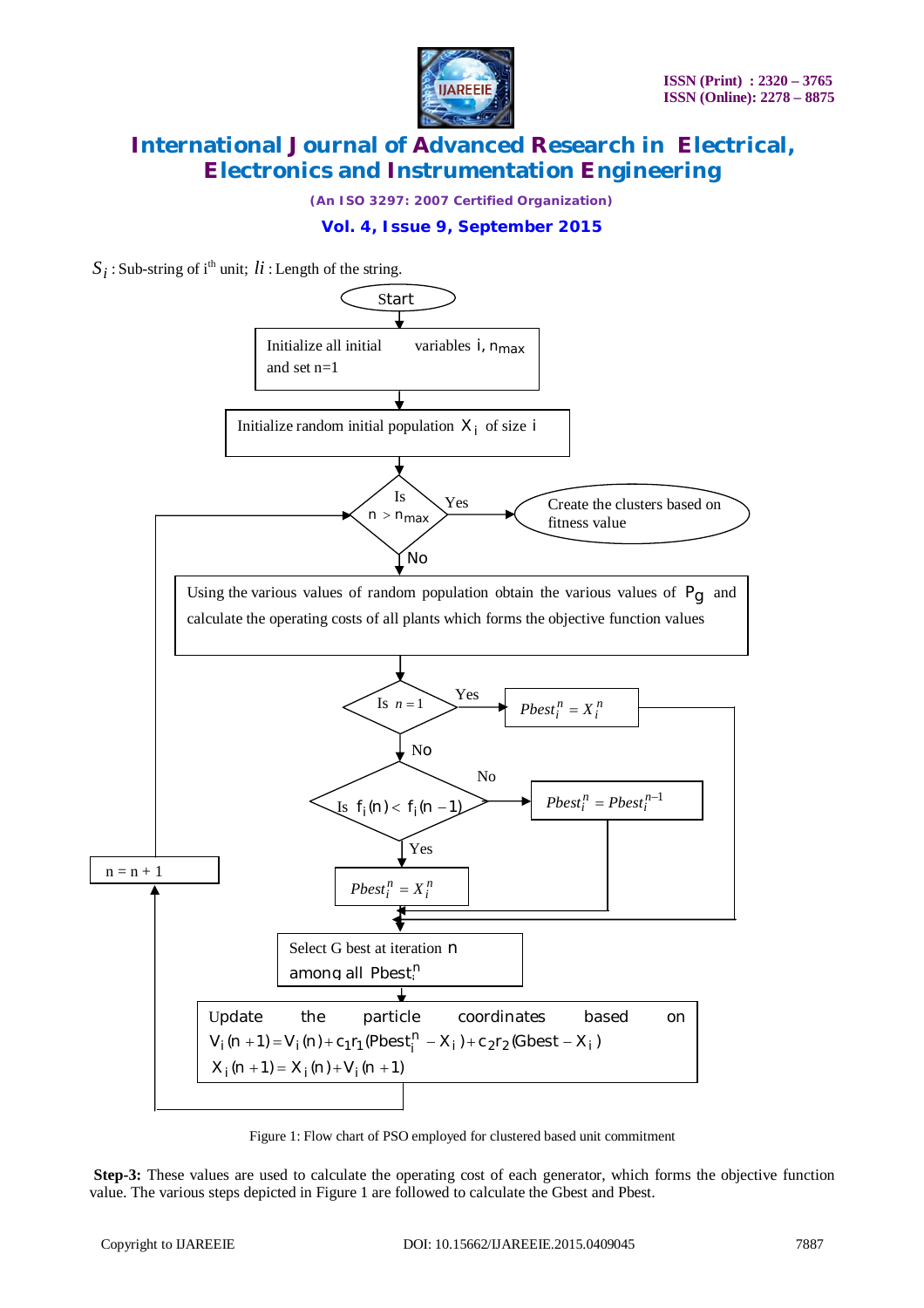

*(An ISO 3297: 2007 Certified Organization)*

### **Vol. 4, Issue 9, September 2015**

**Step-4:** The velocity and position of each particle is updated accordingly and this process continues until the termination criteria is met. The objective function values are brought out and given in table 3.

**Step-5:** Based on the generation cost functions, the closet cost function units are segregated into clusters as BL, IL, SPL and PL as given in table 5.

BL: Load up to 1000MW duration; IL: Load between 1000MW to 1200 MW; SPL : Load 1200MW to 1400 MW; PL : Load 1400MW to 1500MW.

The maximum limits for the four loads as:

BL-Max: 1000 MW; IL-Max: 1200 MW; SPL-Max: 1400 Mw and PL-Max: 1500 MW.

**Step-6:** For carrying out the additive cluster algorithm, objective function values are stored in ascending order and for divisive cluster algorithm the objective function values are stored in the descending order as given in table 4. The closest values are divided into four clusters as BL, PL, Semi PL and IL.

The entire process of clustering based unit commitment employing additive clustering and divisive clustering is shown in Figure 2.



**Figure.2** Proposed Algorithm for UC problem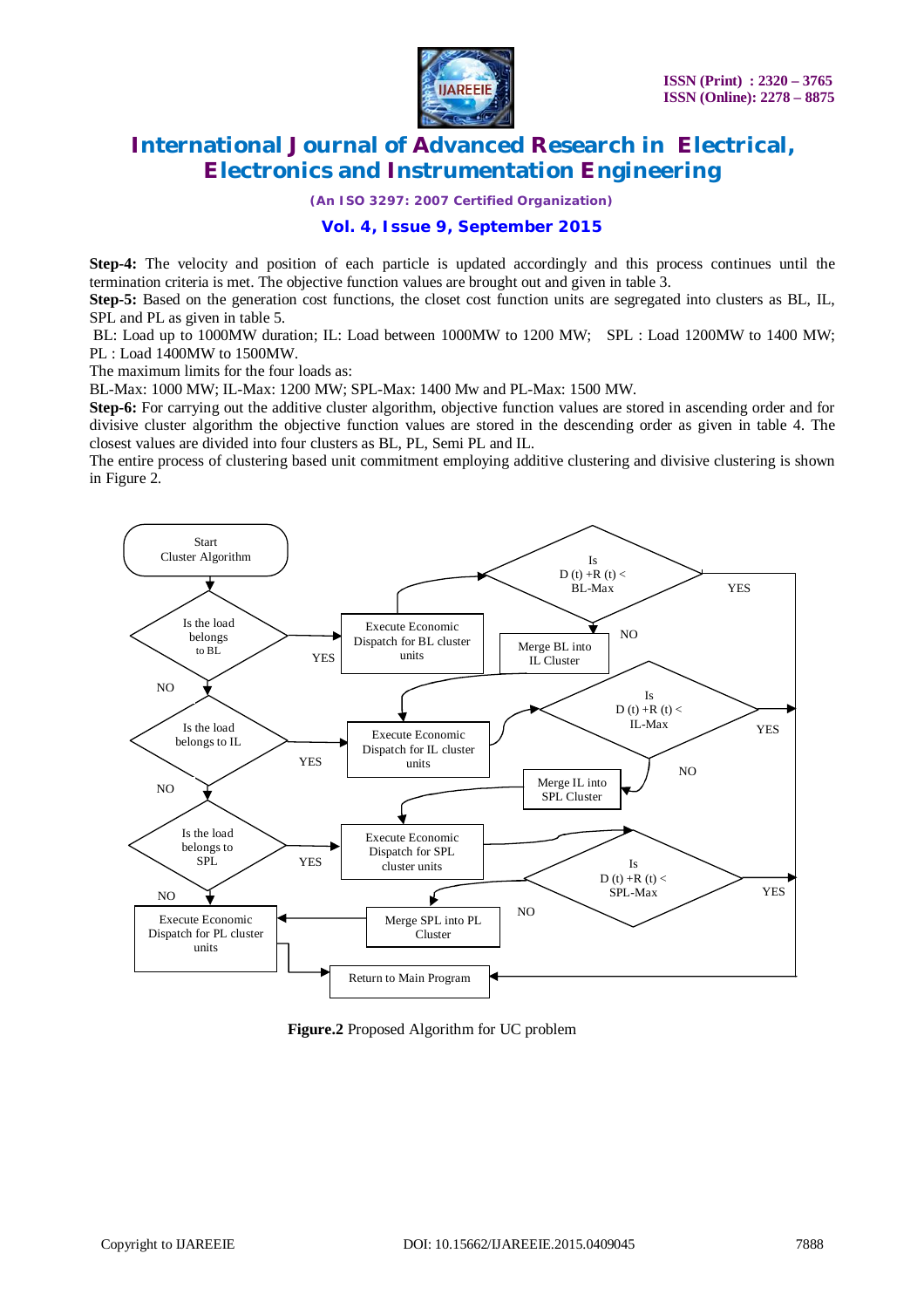

*(An ISO 3297: 2007 Certified Organization)*

**Vol. 4, Issue 9, September 2015**

### **V. RESULT AND DISCUSSIONS**

#### Table1 shows the daily load pattern on the plant.

| Unit No. $(i)$   | 1       | 2       | 3              | 4       | 5     | 6       | 7              | 8            | 9              | 10       |
|------------------|---------|---------|----------------|---------|-------|---------|----------------|--------------|----------------|----------|
|                  |         |         |                |         |       |         |                |              |                |          |
| $P_i^{max}$ (MW) | 455     | 455     | 162            | 130     | 130   | 80      | 85             | 55           | 55             | 55       |
| $P_i^{min}$ (MW) | 150     | 150     | 25             | 20      | 20    | 20      | 25             | 10           | 10             | 10       |
| $a_i$            | 1000    | 970     | 450            | 680     | 700   | 370     | 480            | 660          | 665            | 670      |
| $b_i$            | 16.19   | 17.26   | 19.7           | 16.5    | 16.6  | 22.26   | 27.74          | 25.92        | 27.27          | 27.79    |
| $c_i$            | 0.00048 | 0.00031 | 0.00398        | 0.00211 | 0.002 | 0.00712 | 0.00079        | 0.00413      | 0.00222        | 0.00173  |
| $T_i^{on}$       | 8       | 8       | 6              | 5       | 5     | 3       | 3              | 1            | 1              | 1        |
| $T_i^{off}$      | 8       | 8       | 6              | 5       | 5     | 3       | 3              | $\mathbf{1}$ | $\mathbf{1}$   | 1        |
| $HC(i)$ (\$)     | 4500    | 5000    | 900            | 560     | 550   | 170     | 260            | 30           | 30             | 30       |
| $CC(i)$ (\$)     | 9000    | 10000   | 1800           | 1120    | 1100  | 340     | 520            | 60           | 60             | 60       |
| CS(i)            | 5       | 5       | $\overline{4}$ | 4       | 4     | 2       | $\overline{2}$ | $\mathbf{0}$ | $\overline{0}$ | $\Omega$ |
| Ini.State        | 8       | 8       | -6             | $-5$    | $-5$  | $-3$    | $-3$           | $-1$         | $-1$           | $-1$     |

#### TABLE-2: UNIT CHARACTERISTICS AND COEFFICIENTS

| Table 2 shows the operating characteristics of all the plants. |  |  |  |
|----------------------------------------------------------------|--|--|--|
|----------------------------------------------------------------|--|--|--|

|      | TABLE-1: DAILY LOAD PATTERN ON THE PLANT |      |              |      |             |      |              |      |              |      |             |
|------|------------------------------------------|------|--------------|------|-------------|------|--------------|------|--------------|------|-------------|
| Hour | Load<br>MW)                              | Hour | Load<br>(MW) | Hour | Load<br>MW) | Hour | Load<br>(MW) | Hour | Load<br>(MW) | Hour | Load<br>'MW |
|      | 700                                      |      | 1000         |      | 1300        | 13   | 1400         | 17   | 1000         | 21   | 1300        |
| ∍    | 750                                      | 6    | 100          | 10   | 1400        | 14   | 1300         | 18   | 1100         | 22   | 1100        |
| 2    | 850                                      | ⇁    | 150          | 11   | 1450        | 15   | 1200         | 19   | 1200         | 23   | 900         |
| 4    | 950                                      | 8    | 1200         | 12   | 1500        | 16   | 1050         | 20   | 1400         | 24   | 800         |

Table 3 shows the values of operating costs of various generators which has been decoded from the randomly generated particles of PSO.

TABLE.3. MINIMUM COST FUNCTION OF EACH UNIT

| Unit No | <b>Cost Function</b> | Unit No | <b>Cost Function</b> |
|---------|----------------------|---------|----------------------|
|         | 0.0008               |         | 0.0012               |
|         | 0.0007               |         | 0.0015               |
|         | 0.0014               |         | 0.0009               |
|         | 0.0010               |         | 0.0018               |
|         | 0.0010               |         | 0.0012               |

Table 4 shows the priority order of various units corresponding to their operating costs with respect to additive clustering and divisive clustering.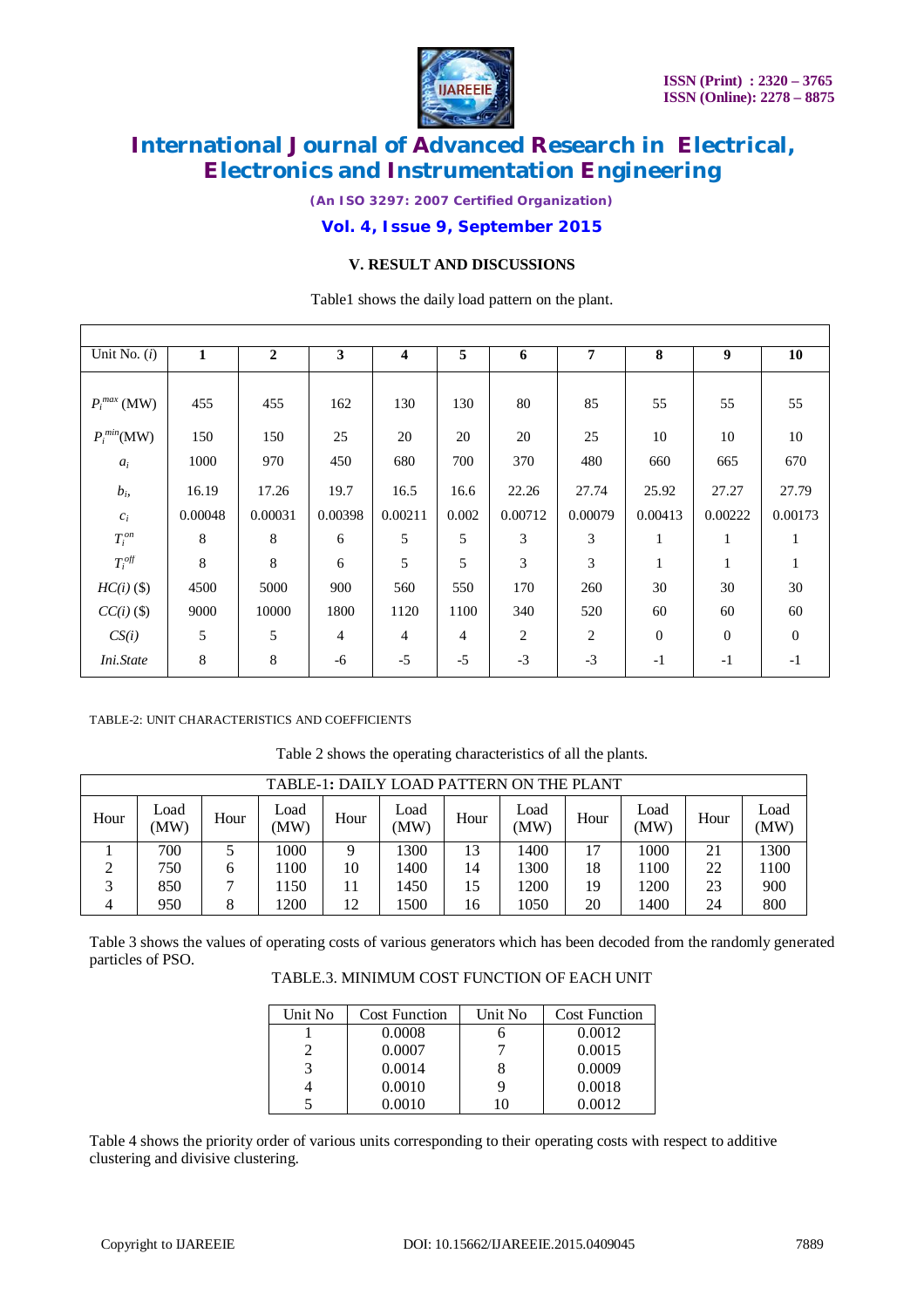

*(An ISO 3297: 2007 Certified Organization)*

### **Vol. 4, Issue 9, September 2015**

### TABLE.4**.** PRIORITY LIST IS FORMED WITH MINIMUM OPERATION COST FOR AC & DC ALGORITHMS

| Priority Order |  |  |  |  |  |
|----------------|--|--|--|--|--|
| For Additive   |  |  |  |  |  |
| For Divisive   |  |  |  |  |  |

Table 5 shows the segregation of all the 10 units in order to take up the daily load pattern

### TABLE.5. DIVISION OF UNITS INTO CLUSTERS AND THEIR PRIORITY

| Cluster type                     | Base load | Intermittent load | Semi peak load | Peak load |
|----------------------------------|-----------|-------------------|----------------|-----------|
| Priority units in the<br>cluster | ⊥.∠       | 8,4,5             | 6.10           | 3,7,9     |

Table 6 shows the allocation of generation to various units based on the daily load pattern and based on the clusters. It can be observed from the table that the clusters only take up the load allotted to them while the other generators do not take up the load until it falls into the other category. The operating costs of the generators taking the load can be observed from the table.

TABLE.6. GENERATION OF UNITS IN 24 HOUR SCHEDULE

|                |              |              |                |                  |                  | Commitment schedule |                |                |                  |                  |                  |                       |
|----------------|--------------|--------------|----------------|------------------|------------------|---------------------|----------------|----------------|------------------|------------------|------------------|-----------------------|
| S.No           | Load<br>(MW) | $\mathbf{1}$ | $\overline{2}$ | $\overline{3}$   | 4                | 5                   | 6              | $\overline{7}$ | 8                | 9                | 10               | Operational<br>cost() |
| $\mathbf{1}$   | 700          | 416.8        | 283.1          | $\mathbf{0}$     | $\boldsymbol{0}$ | $\overline{0}$      | $\Omega$       | $\overline{0}$ | $\boldsymbol{0}$ | $\overline{0}$   | $\Omega$         | 12701.7               |
| $\overline{2}$ | 750          | 443.6        | 306.3          | $\boldsymbol{0}$ | $\mathbf{0}$     | $\overline{0}$      | $\Omega$       | $\theta$       | $\theta$         | $\overline{0}$   | $\Omega$         | 13585.7               |
| 3              | 850          | 455          | 170            | $\mathbf{0}$     | 130              | 45                  | $\Omega$       | $\overline{0}$ | 50               | $\overline{0}$   | $\mathbf{0}$     | 16520                 |
| $\overline{4}$ | 950          | 455          | 185            | $\boldsymbol{0}$ | 130              | 130                 | $\mathbf{0}$   | $\overline{0}$ | 50               | $\overline{0}$   | $\mathbf{0}$     | 18278.3               |
| 5              | 1000         | 455          | 235            | $\mathbf{0}$     | 130              | 130                 | $\Omega$       | $\theta$       | 50               | $\overline{0}$   | $\mathbf{0}$     | 19145.3               |
| 6              | 1100         | 455          | 335            | $\boldsymbol{0}$ | 130              | 130                 | $\overline{0}$ | $\theta$       | 50               | $\overline{0}$   | $\mathbf{0}$     | 20909.3               |
| 7              | 1150         | 455          | 385            | $\boldsymbol{0}$ | 130              | 130                 | $\mathbf{0}$   | $\mathbf{0}$   | 50               | $\boldsymbol{0}$ | $\mathbf{0}$     | 21806.3               |
| 8              | 1200         | 455          | 435            | $\boldsymbol{0}$ | 130              | 130                 | $\Omega$       | $\overline{0}$ | 50               | $\boldsymbol{0}$ | $\mathbf{0}$     | 22713.3               |
| 9              | 1300         | 455          | 455            | $\boldsymbol{0}$ | 130              | 130                 | 45             | $\overline{0}$ | 50               | $\overline{0}$   | 50               | 26080                 |
| 10             | 1400         | 455          | 455            | 30               | 130              | 130                 | 35             | 35             | 50               | 35               | 45               | 30293.3               |
| 11             | 1450         | 455          | 455            | 80               | 130              | 130                 | 35             | 35             | 50               | 35               | 45               | 31295.3               |
| 12             | 1500         | 455          | 455            | 130              | 130              | 130                 | 35             | 35             | 50               | 35               | 45               | 32312.9               |
| 13             | 1400         | 455          | 455            | 30               | 130              | 130                 | 35             | 35             | 50               | 35               | 45               | 30293.3               |
| 14             | 1300         | 455          | 455            | $\mathbf{0}$     | 130              | 130                 | 45             | $\Omega$       | 50               | $\mathbf{0}$     | 50               | 26080                 |
| 15             | 1200         | 455          | 435            | $\boldsymbol{0}$ | 130              | 130                 | $\Omega$       | $\overline{0}$ | 50               | $\overline{0}$   | $\mathbf{0}$     | 22713.3               |
| 16             | 1050         | 455          | 285            | $\boldsymbol{0}$ | 130              | 130                 | $\overline{0}$ | $\theta$       | 50               | $\overline{0}$   | $\mathbf{0}$     | 20022.3               |
| 17             | 1000         | 455          | 235            | $\boldsymbol{0}$ | 130              | 130                 | $\mathbf{0}$   | $\overline{0}$ | 50               | $\overline{0}$   | $\Omega$         | 19145.3               |
| 18             | 1100         | 455          | 335            | $\boldsymbol{0}$ | 130              | 130                 | $\Omega$       | $\theta$       | 50               | $\overline{0}$   | $\mathbf{0}$     | 20909.3               |
| 19             | 1200         | 455          | 435            | $\mathbf{0}$     | 130              | 130                 | $\mathbf{0}$   | $\mathbf{0}$   | 50               | $\overline{0}$   | $\boldsymbol{0}$ | 22713.3               |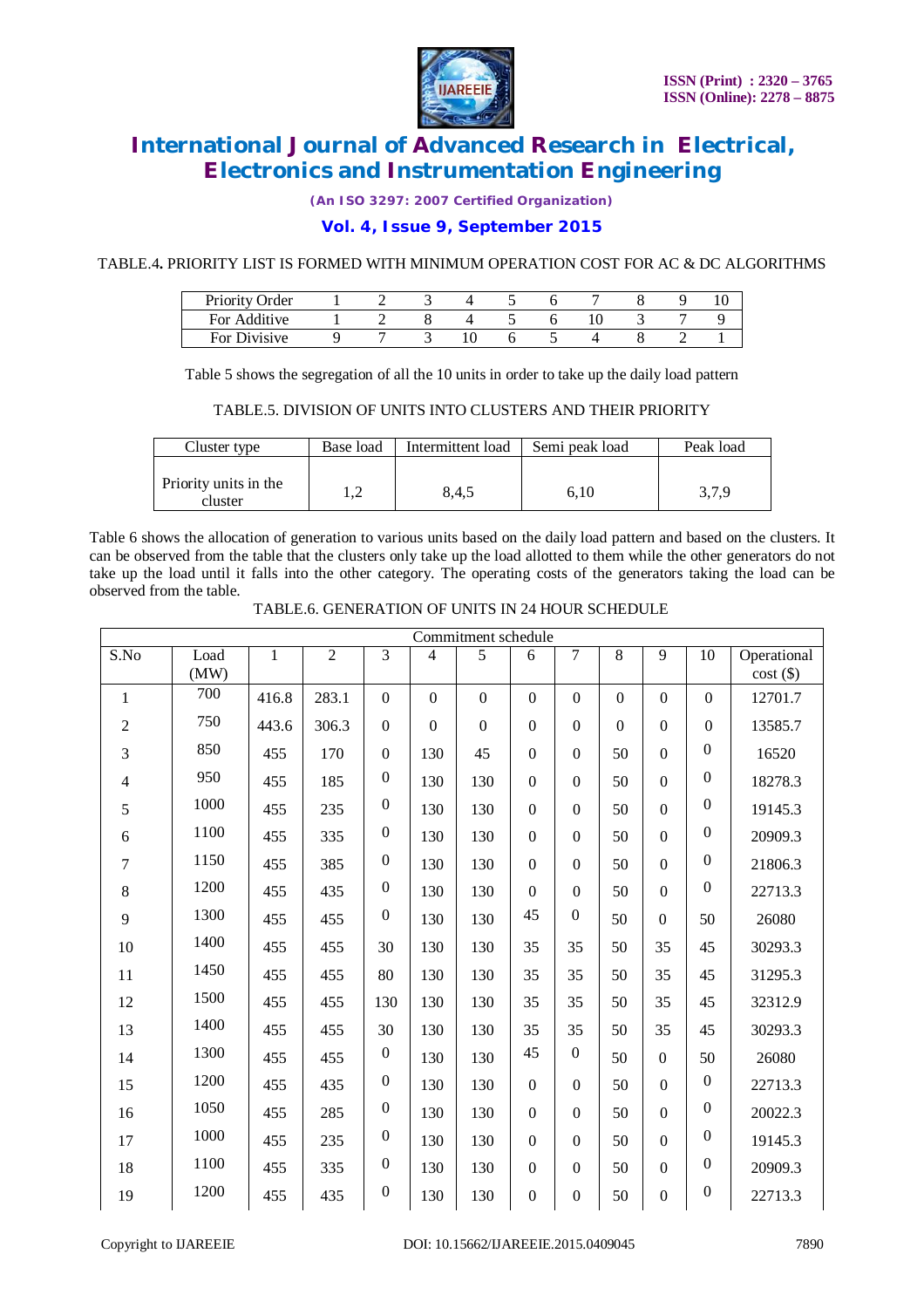

*(An ISO 3297: 2007 Certified Organization)*

### **Vol. 4, Issue 9, September 2015**

| 20 | 1400                        | 455 | 455   | 30 | 130      | 130   | 35             | 35 | 50 | 35     | 45             | 30293.3 |
|----|-----------------------------|-----|-------|----|----------|-------|----------------|----|----|--------|----------------|---------|
| 21 | 1300                        | 455 | 455   | 0  | 130      | 130   | 45             | 0  | 50 | 0      | 50             | 26080   |
| 22 | 1100                        | 455 | 335   | 0  | 130      | 130   | $\theta$       | 0  | 50 | 0      | 0              | 20909.3 |
| 23 | 900                         | 455 | 229.4 | 0  | 130      | 35.54 | $\theta$       | 0  | 50 | 0      | $\overline{0}$ | 17383.6 |
| 24 | 800                         | 455 | 345   | 0  | $\theta$ | 0     | $\overline{0}$ | 0  | 0  | 0      |                | 14475.2 |
|    | <b>Total Operating cost</b> |     |       |    |          |       |                |    |    | 536659 |                |         |

Table 7 shows the comparison in the total operating cost between the proposed method and other clustering methods employed in unit commitment. It can be observed that with the help of the proposed method the total operating cost becomes greatly reduced as compared with the other techniques.

TABLE 7. COMPARISON OF TOTAL OPERATING COST

| Technique employed          | Total operating cost |
|-----------------------------|----------------------|
| Proposed method             | Rs 536659/-          |
| GASA based clustered UC[22] | Rs 541254/-          |
| GA based clustered UC[20]   | Rs 544156/-          |
| Conventional GA based UC[7] | Rs 565825/-          |

#### **VI. CONCLUSIONS**

The problem of unit commitment has been solved by employing a new PSO based clustering technique. The proposed method is more advantageous and less heuristic. Following load pattern, two individual algorithms based on Additive and Divisive cluster algorithms are proposed for increasing and decreasing load patterns. The operating cost of generation of units is obtained and based on these costs the units are segregated in to clusters. Two separate priorities lists one for increasing and another for decreasing load conditions are prepared based on generation costs. A 10-thermal unit system is considered for simulation study. The simulation results show that the operating cost greatly reduces with this technique and the obtained results are also compared with those of previous techniques. The strategy employed proved to be quite effective and satisfactory as evident through simulation results

#### **REFERENCES**

- 1. Happ. H. H., R. C .Johnson, W. J .Wright, "Large Scale hydro-thermal unit commitment-method and results", IEEE Transactions on Power Apparatus and Systems*, Vol. PAS-90*, pp.1373-1383, 1971.
- 2. K.S.Swarup and S.Yamashiro, "Unit commitment solution methodology using genetic algorithm", *IEEE Tr. on PS*, *Vol.17, No.1*, pp. 87-91, Feb 2002.
- 3. Dimitris N. Simopoulos, Stavroula D.Kavatza and Costas D.Kavatza and Costas D.Vournas, "Unit Commitment by Enhanced Simulated Annealing Algorithm", IEEE *trans.on Power Systems*, *Vol.21*, *No.1*, pp. 68-76, Feb 2006.
- 4. T.Senjyu, H.Yamashiro, K.Uezato and T.Funabasni, "A Unit commitment problem by using genetic Algorithm based on unit characteristic classification", proceedings of IEEE power Engineering Society winter meeting, *Vol. 1*, pp. 58 -63, 2002.
- 5. T. Senjyu, K. Shimabukuro, A Fast technique for unit commitment problem by extended priority list, IEEE Tr.on PS, Vol.18*,* No.2, May 2003.

6. G. B. Sheble and T. T. Maifeld, Unit commitment by genetic algorithm and expert systems, ESPR, *Vol.30*, No.2, pp.115-121, 1994.

- 7. S.A.Kazarlis, A.G.Bakirtzis and V.Petridis, "A genetic algorithm solution to the unit commitment problem", IEEE Transactions on Power Systems, Vol.11, No 1, pp. 83-91, Feb 1996.
- 8. Fred N Lee and Qibei Feng, "Multi area unit commitment", IEEE Transactions on Power Systems, Vol 7, No 2, pp 591-599, May 1992.
- 9. Sun-Nien Yu, "A Triple-Stage Algorithm for Optimal Unit Scheduling of Thermal Units", Power systems Conference and Exposition. (PSCE '09), pp. 1-6, March 2009.
- 10. K. A. Juste, H. Kitu, E. Tunaka and J. Hasegawa, "An Evolutionary Programming Solution to the Unit Commitment Problem", IEEE Transactions on Power Systems, Vol. 14, No. 4, pp.1452-1459, Nov 1999.
- 11. A Rudolf and R Baryrleithner, "A genetic algorithm for solving unit commitment problem of a hydro-thermal power system", IEEE Transactions on Power Systems, Vol 14, No 4, pp 1460-1468, Nov 1999.
- 12. Narayana Prasad Padhy, "Unit Commitment-A Bibliographical Survey", IEEE Transactions on Power Systems, Vol 19, No 2, pp.1196-1205, May 2004.
- 13. Toshiyuki Sawa, Yasuo Sato, Mitsuo Tsurugai, and Tsukasa Onishi, "Security Constrained Integrated Unit Commitment Using Quadratic Programming", POWERTECH 2007, pp 1858-1863.